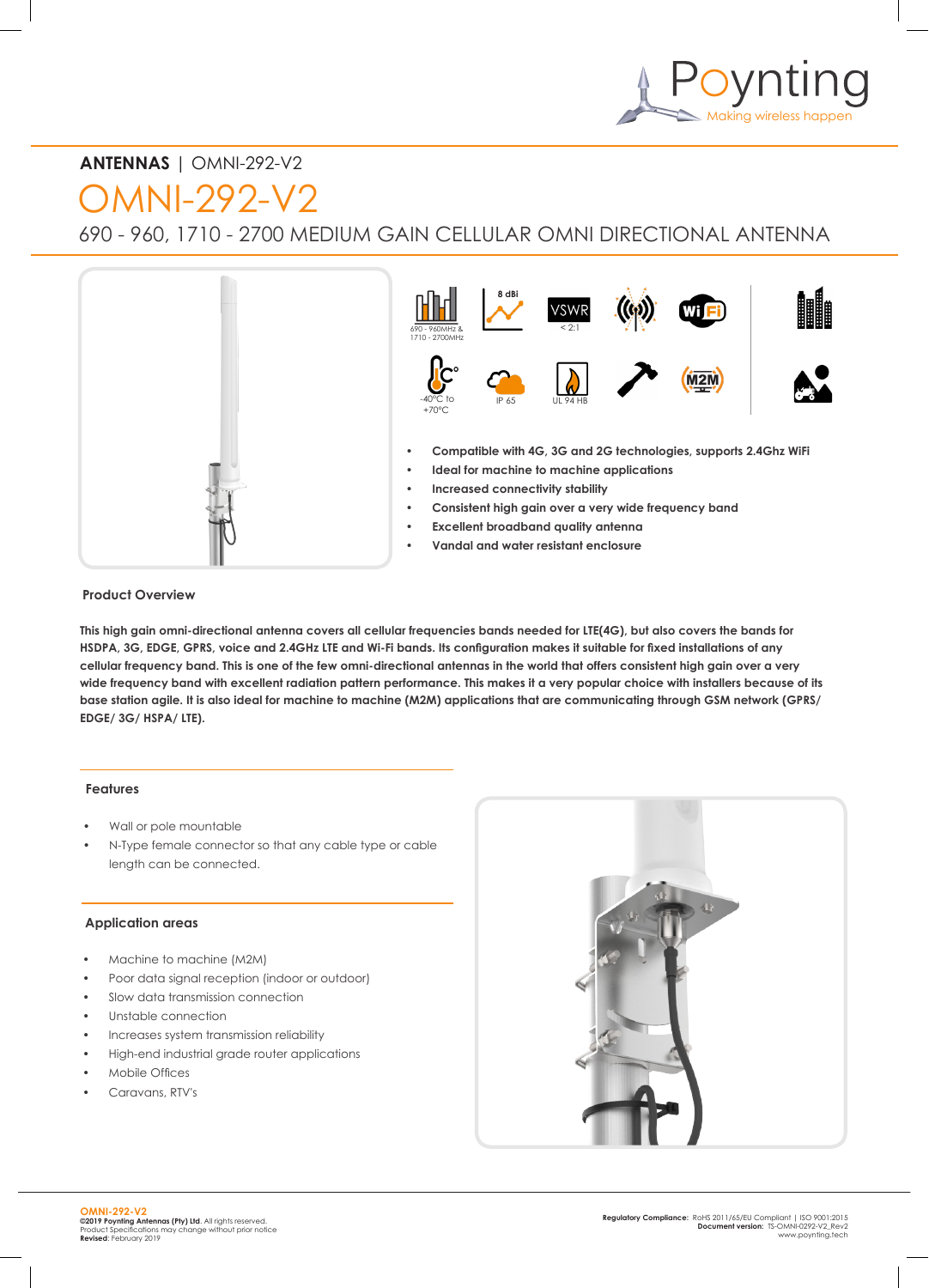## **Frequency bands**

The OMNI-292-V2 works on the 690 - 960 MHz and 1710 - 2700 MHz bands

Indicates the bands on which this antenna works







#### **Voltage Standing Wave Ratio (VSWR)**

VSWR is a measure of how efficiently radio-frequency power is transmitted from a power source, through a transmission line, into a load. In an ideal system, 100% of the energy is transmitted which corresponds to a VSWR of 1:1.

The OMNI-292-V2 delivers superior performance across all bands with a VSWR of 2:1 or better.





#### **Gain\* in dBi**

8 dBi is the peak gain across all bands from 690 - 2700 MHz

| Gain @ 690 - 960 MHz:   | 6 dBi |
|-------------------------|-------|
| Gain @ 1710 - 2700 MHz: | 8 dBi |

\*Antenna gain measured with polarisation aligned standard antenna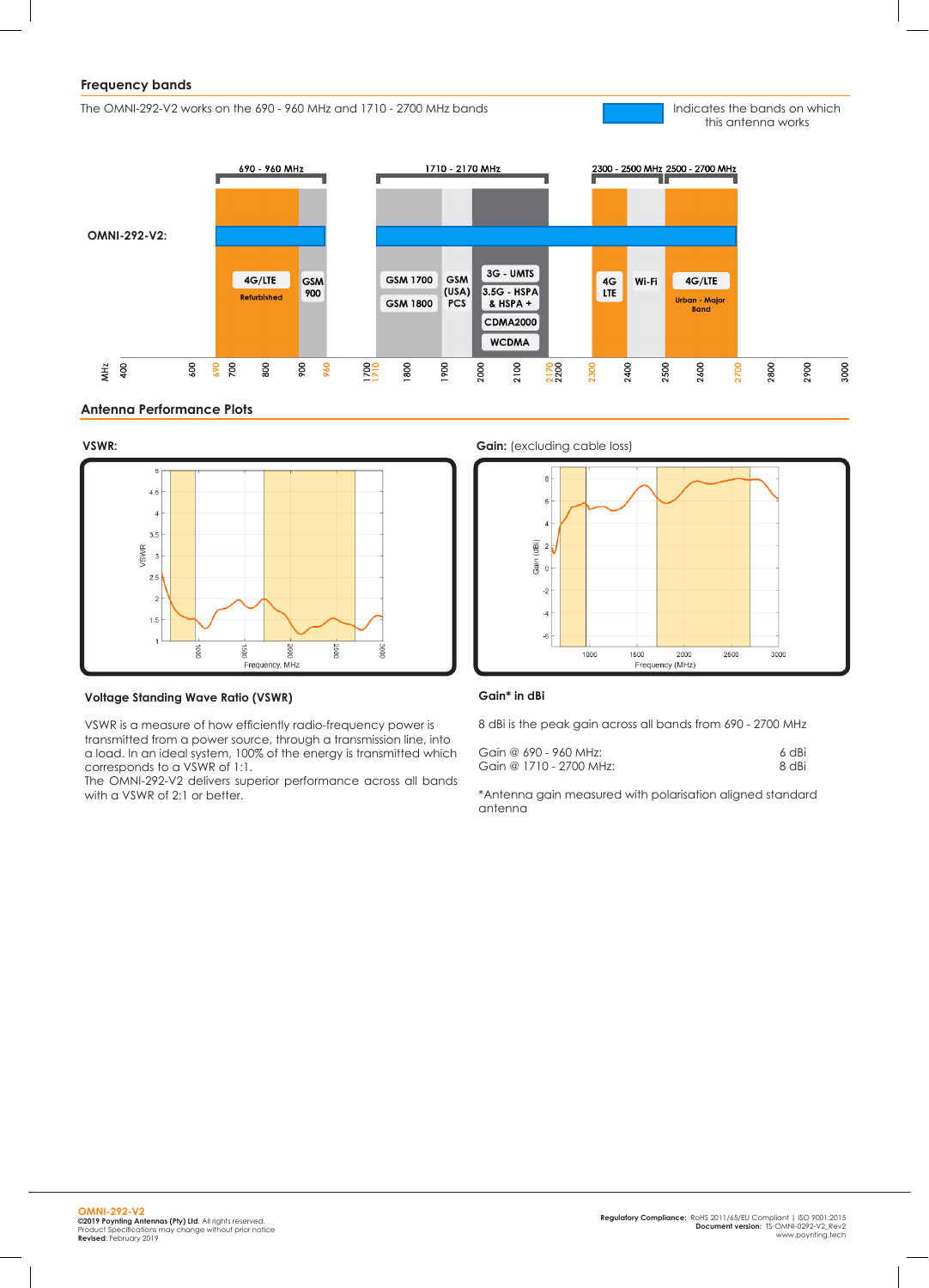# **Radiation Patterns**



**Azimuth: 690 - 960 MHz Azimuth: 1710 - 2100 MHz**



**Azimuth: 2300 - 2700 MHz**



**Elevation: 690 - 960 MHz**



**Elevation: 1710 - 2100 MHz Elevation: 2300 - 2700 MHz**